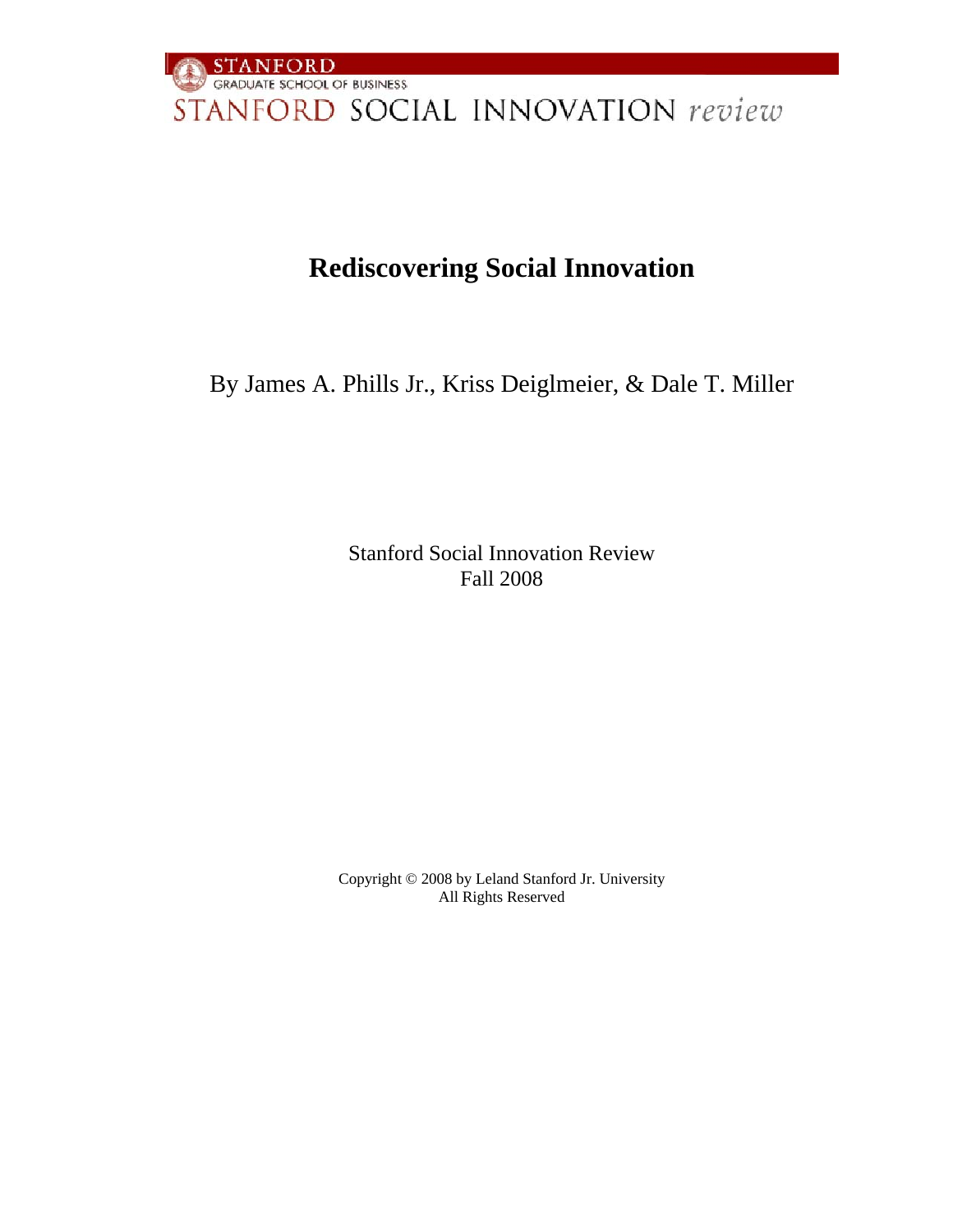# Rediscovering

Social entrepreneurship and social enterprise have prove the world. These two notions are positive ones, and creating social change in all of its manifestations. better vehicle for doing this. They also explain why most tional boundaries separating nonprofits, government,

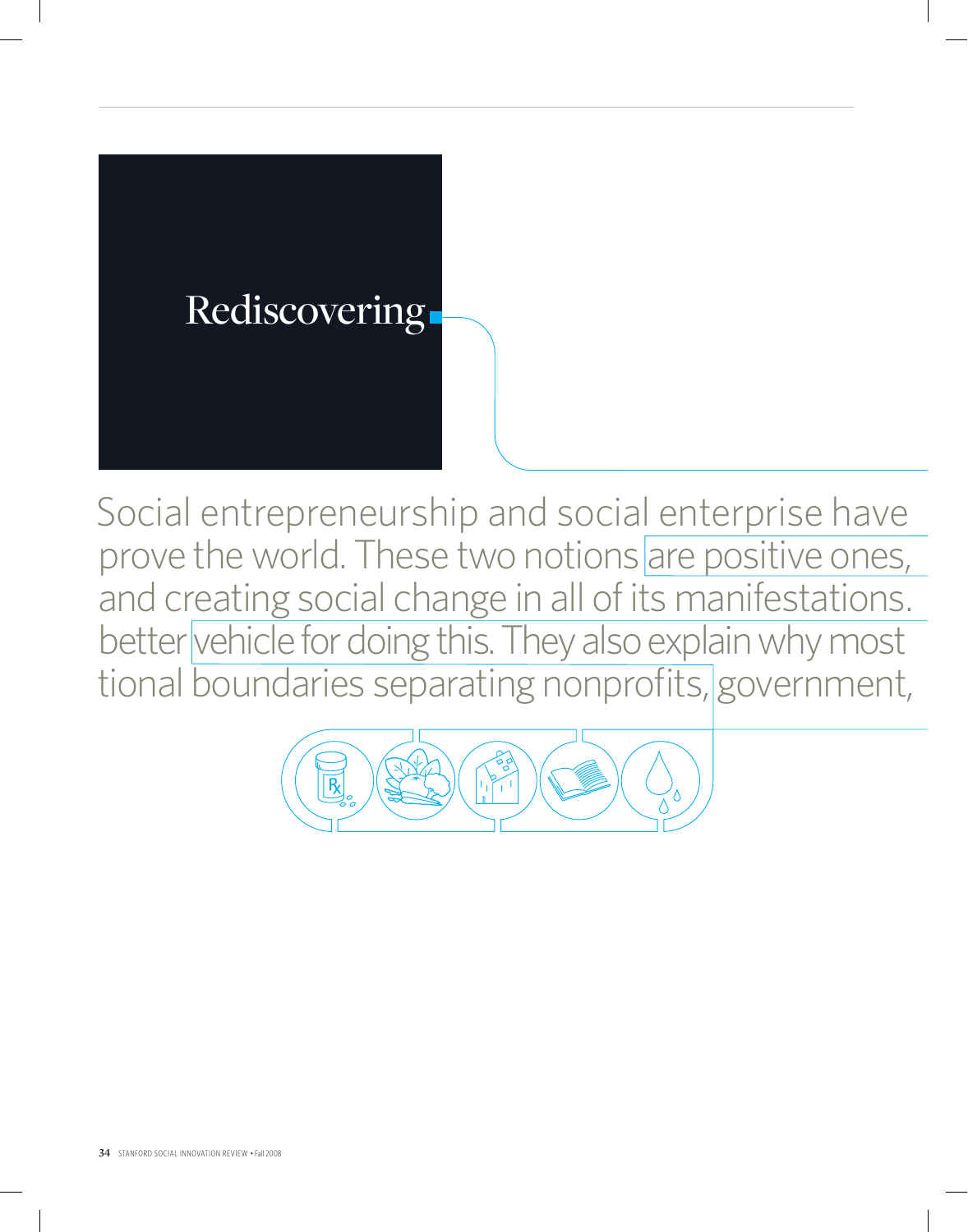

become popular rallying points for those trying to imbut neither is adequate when it comes to understanding The authors make the case that social innovation is a of today's innovative social solutions cut across the tradiand for-profit businesses. By James A. Phills Jr., Kriss Deiglmeier, & Dale T. Miller

# Social Innovation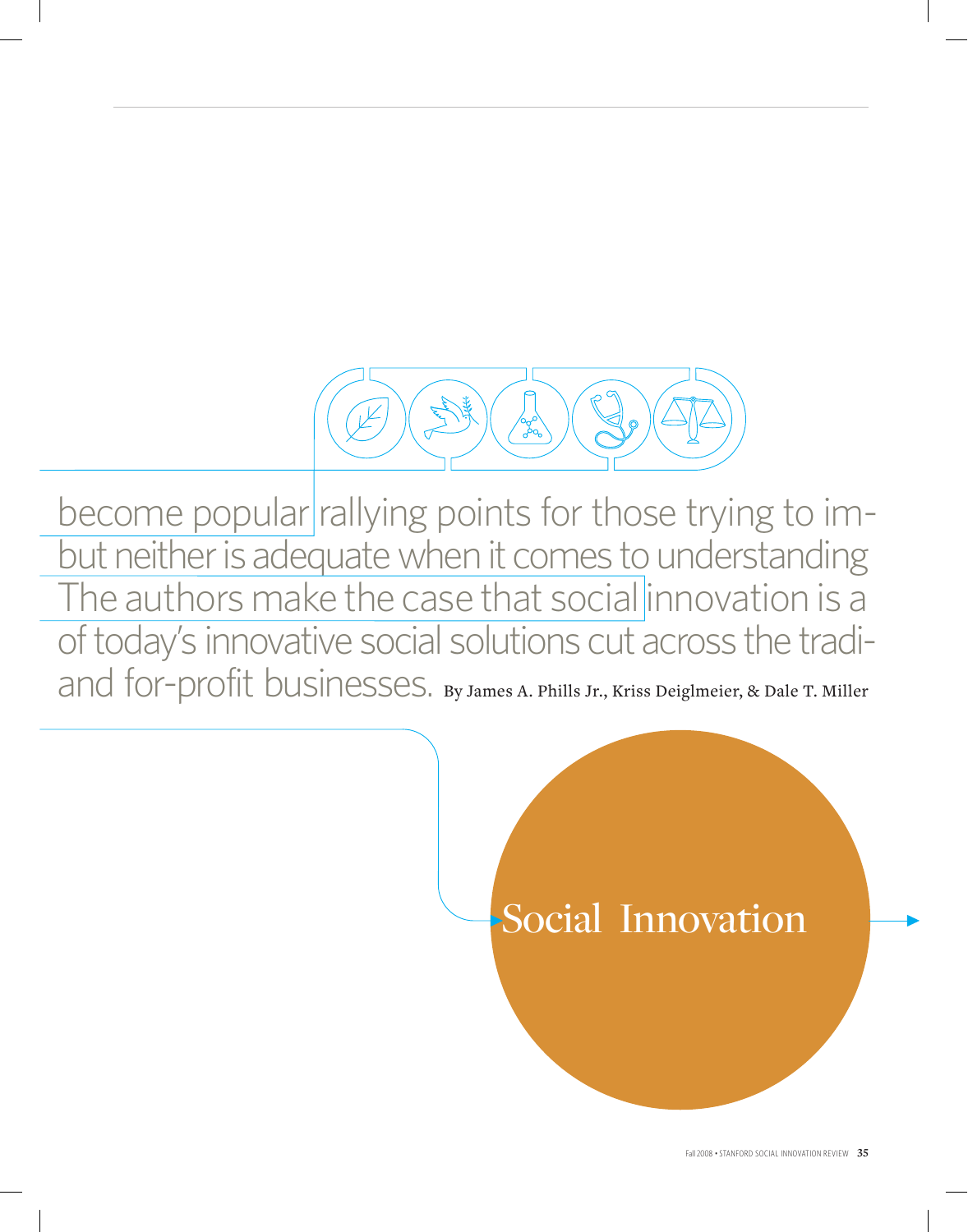

Center for Social Innovation at the Stanford Graduate School of Business launched the *Stanford Social Innovation Review*. Our first "Editors' Note" defined social innovation as "the process of inventing, securing support for, and implementing novel solutions to social needs and problems." That same manifesto also described the publication's unique approach to social innovation: "dissolving boundaries and brokering a dialogue between the public, private, and nonprofit sectors."

Over the last 20 years, we have seen an explosion in applications of business ideas and practices to nonprofit and government works.<sup>1</sup> We have also watched businesses take up the cause of creating social value under the mantle of corporate social responsibility, corporate citizenship, and socially responsible business. Indicative of growing cross-sector exchanges, we have witnessed the proliferation of

KRISS DEIGLMEIER is the executive director of the Center for Social Innovation at the Stanford Graduate School of Business. Before joining the center, she spent 14 years in various executive roles in the for-profit, nonprofit, and social enterprise fields. Deiglmeier has presented nationally and internationally on topics such as asset development, social enterprise, and public-private partnerships.

Dale T. Miller is the Morgridge Professor of Organizational Behavior at the Stanford Graduate School of Business and a professor of psychology at the School of Humanities and Sciences. He is also faculty director of the Center for Social Innovation. Miller's research focuses on the psychology of justice, social norms, philanthropy, and group decision making. He is the author of *An Invitation to Social Psychology: Expressing and Censoring the Self* and coeditor of *The Justice Motive in Everyday Life.*

terms that juxtapose the word "social" with private sector concepts, producing such new terms as *social entrepreneurship*, *social enterprise*, and of course our favorite, *social innovation.*

We contend that social innovation is the best construct for understanding—and producing—lasting social change. In order to gain more precision and insight, we redefine social innovation to mean: *A novel solution to a social problem that is more effective, efficient, sustainable, or just than existing solutions and for which the value created accrues primarily to society as a whole rather than private individuals*.

Consider, for example, the quintessential social innovation: microfinance—the provision of loans, savings, insurance, and other financial services to poor people who lack access to the conventional financial system. Microfinance combats the widespread and intractable problem of poverty: Billions of people trapped in a cycle of subsistence because they cannot gain access to capital to invest in activities that might allow them to escape poverty. Despite questions about the overall impact and effectiveness of microfinance, many believe it is more effective, efficient, sustainable, and just than existing solutions.<sup>2</sup> In addition, though there are exceptions, the bulk of the financial value created by microfinance institutions accrues to the poor and the general public rather than to individual entrepreneurs or investors.<sup>3</sup>

In this article, we explain how we arrived at our definition of social innovation and why we think it is more useful than terms such as social entrepreneurship and social enterprise. We then describe how the free flow of ideas, values, roles, relationships, and money across sectors is fueling contemporary social innovation. Finally, we suggest ways to continue dismantling the barriers between the sectors, and in doing so unleash new and lasting solutions to the most vexing social problems of our times.

#### LIMITATIONS OF SOCIAL ENTREPRENEURSHIP and social enterprise

In 2006, the Norwegian Nobel Committee split the Nobel Peace Prize evenly between Muhammad Yunus and the Grameen Bank the pioneers of microfinance. Advocates of social entrepreneurship celebrated and redoubled their long-standing efforts to figure out how to identify and develop more individuals like Yunus. Meanwhile, advocates of social enterprise—a field concerned with social purpose organizations—have tried to understand how to design, manage, and fund self-sustaining social purpose entities like Grameen Bank.

But the social innovation that Yunus helped to develop and that Grameen Bank delivers is microfinance. We believe that microfinance deserves to be on the radar along with Muhammad Yunus and Grameen Bank. By focusing on the innovation, rather than on just the person or the organization, we gain a clearer understanding of the *mechanisms*—which *The Oxford English Dictionary* defines as "an ordered sequence of events" or "interconnect[ed] parts in any complex process"—that result in positive social change.<sup>4</sup>

Let's examine more closely the fields of social entrepreneurship and social enterprise. Much like its parent field of entrepreneurship, social entrepreneurship focuses on the personal qualities of people who start new organizations, and it celebrates traits like boldness,

James A. Phills Jr. is the Claude N. Rosenberg Jr. Director of the Center for Social Innovation and professor of organizational behavior (teaching) at the Stanford Graduate School of Business, where he directs a number of the center's executive education programs for social entrepreneurs, nonprofit leaders, and grantmakers. Phills is the author of *Integrating Mission and Strategy for Nonprofit Organizations.*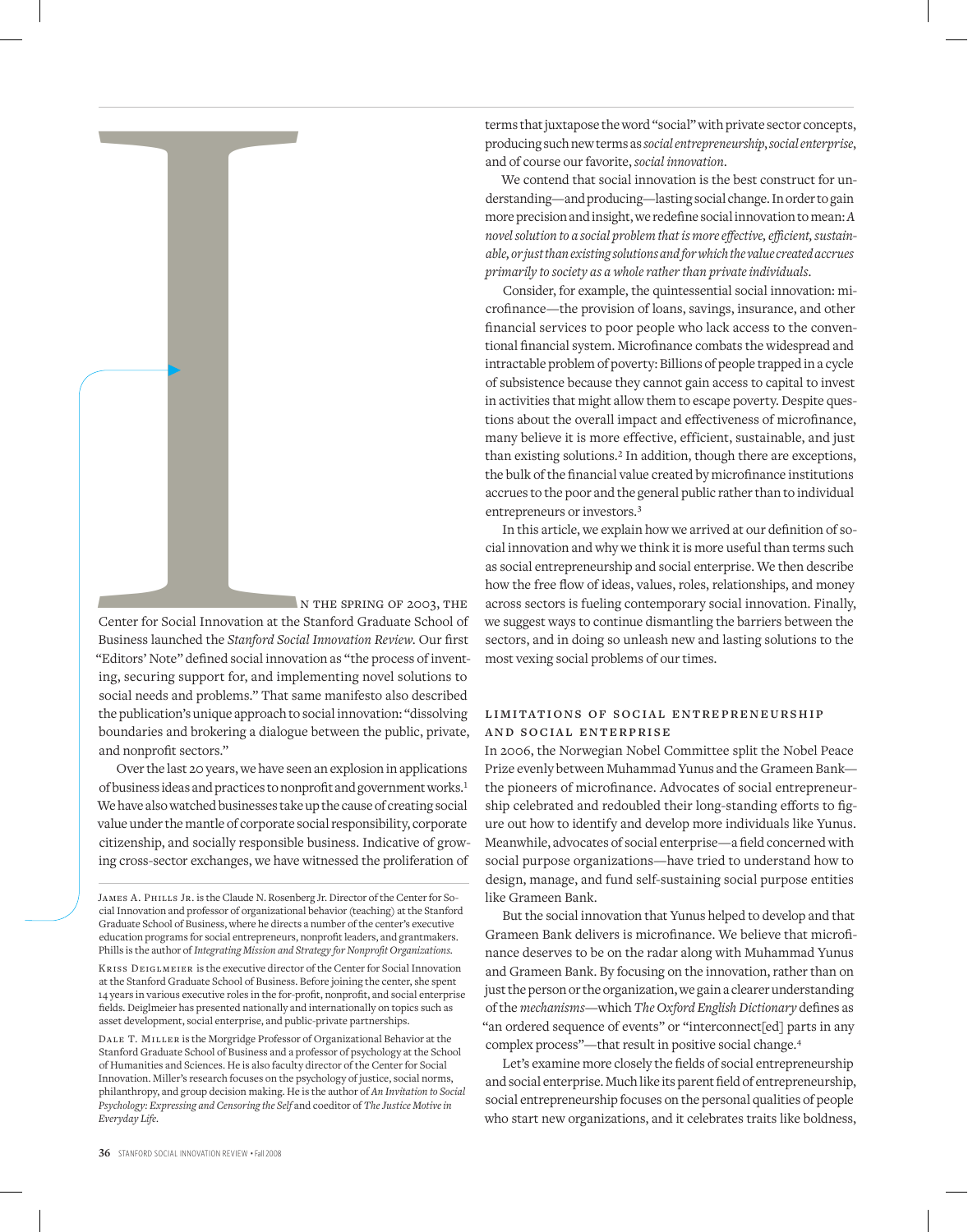Even the godfather of entrepreneurship, the Austrian economist Joseph Schumpeter, was interested in entrepreneurs only as a means to the end of innovation.



n

accountability, resourcefulness, ambition, persistence, and unreasonableness.<sup>5</sup> In contrast, the field of social enterprise tends to focus on organizations. Although some pockets of work explore broader issues of managing social purpose organizations, most research on social enterprise focuses on commercial activities, earned income, and for-profit ventures that give financial and operational support to traditional social service programs.<sup>6</sup>

The terms *social entrepreneurship* and *social enterprise* both have their roots in the nonprofit sector, and as a result they tend to limit their domains to nonprofits, implicitly or explicitly excluding public and for-profit organizations.7 Although scholars have made valiant efforts to broaden prevailing conceptions of social entrepreneurship and social enterprise, their efforts have had little influence on the composition of affinity groups and funder choices.<sup>8</sup>

The underlying objective of virtually everyone in the fields of social entrepreneurship and social enterprise is to create *social value*  (a term we define later). People have embraced these fields because they are new ways of achieving these larger ends. But they are not the only, and certainly not always the best, ways to achieve these goals. Social entrepreneurs are, of course, important because they see new patterns and possibilities for innovation and are willing to bring these new ways of doing things to fruition even when established organizations are unwilling to try them. And enterprises are important because they deliver innovation. But ultimately, innovation is what creates social value. Innovation can emerge in places and from people outside of the scope of social entrepreneurship and social enterprise. In particular, large, established nonprofits, businesses, and even governments are producing social innovations.

In addition, social innovation is grounded in the robust academic literature on innovation. Relative to the research on entrepreneurship, research on innovation defines its concepts more precisely and consistently. As a result, this research is a stronger foundation for building knowledge about new ways to produce social change.<sup>9</sup> Indeed, even the godfather of entrepreneurship, the Austrian economist Joseph Schumpeter, was interested in entrepreneurs only as a means to the end of innovation. In his classic *Capitalism, Socialism, and Democracy*, the "creative destruction" associated with entrepreneurship is primarily a vehicle for producing economic growth.

The advantage of examining the pursuit of positive social change

through an innovation lens is that this lens is agnostic about the sources of social value. Unlike the terms social entrepreneurship and social enterprise, social innovation transcends sectors, levels of analysis, and methods to discover the processes—the strategies, tactics, and theories of change—that produce lasting impact. Social innovation may indeed involve finding and training more social entrepreneurs. And it may entail supporting the organizations and enterprises they create. But it will certainly require understanding and fostering the conditions that produce solutions to social problems.

#### WHAT IS INNOVATION?

To define social innovation more clearly, we first take a closer look at what *innovation* means, and then examine what *social* denotes. Innovation is both a process and a product. Accordingly, the academic literature on innovation divides into two different streams. One stream explores the organizational and social *processes* that produce innovation, such as individual creativity, organizational structure, environmental context, and social and economic factors.10 The other stream approaches innovation as an *outcome* that manifests itself in new products, product features, and production methods. This branch of research examines the sources and economic consequences of innovation.<sup>11</sup>

Practitioners, policymakers, and funders likewise distinguish between innovation as process and innovation as outcome. From the point of view of process, practitioners need to know how to produce more and better innovations. Likewise, policymakers and funders need to know how to design contexts that support innovation. And from the point of view of outcome, everyone wants to know how to predict which innovations will succeed.

To be considered an innovation, a process or outcome must meet two criteria. The first is novelty: Although innovations need not necessarily be original, they must be new to the user, context, or application. The second criterion is improvement. To be considered an innovation, a process or outcome must be either more effective or more efficient than preexisting alternatives. To this list of improvements we add more sustainable or more just. By *sustainable* we mean solutions that are environmentally as well as organizationally sustainable—those that can continue to work over a long period of time. For example, some solutions to poverty might entail natural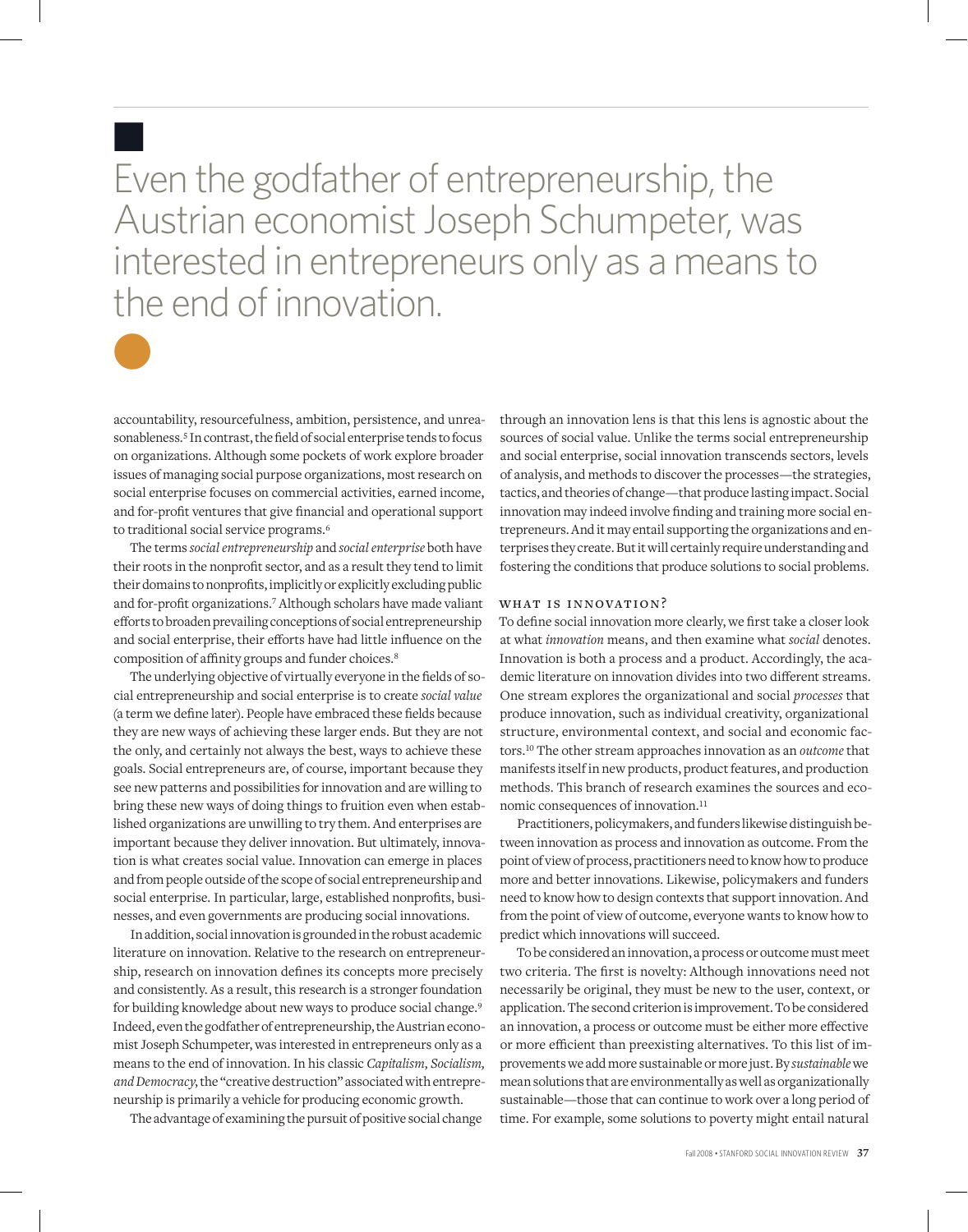Many innovations address social problems or meet social needs, but only for social innovations is the distribution of financial and social value tilted toward society as a whole.



n

resource extraction, such as oil drilling or fishing, which would be inherently limited by the constraints of the resource. We use "or" intentionally to indicate that a social innovation need be better only in one of these respects.

Some definitions exclude minor or small innovations from consideration, whereas others distinguish between incremental and radical innovations.12 We do not specify the magnitude of the improvement as part of our definition. Our view is that such judgments are highly subjective and that it is better to treat magnitude as falling within a continuous range of values.

Other conceptions of innovation exclude creative solutions that are not broadly diffused or adopted. Yet the processes underlying the diffusion and adoption of innovations are distinct from the processes that generate them. Some superior products, such as the Dvorak keyboard, fail to diffuse for reasons that have little to do with their performance.13 To explain the differences between innovations that are adopted and those that are not, we need a definition that does not conflate adoption and diffusion with innovation itself.

To summarize, it is essential to distinguish four distinct elements of innovation: First, the *process* of innovating, or generating a novel product or solution, which involves technical, social, and economic factors. Second, the product or invention itself—an outcome that we call *innovation* proper. Third, the *diffusion* or *adoption* of the innovation, through which it comes into broader use. Fourth, the ultimate value created by the innovation. This reasoning gives us the first half of our definition of social innovation: *A novel solution to a social problem that is more effective, efficient, sustainable, or just than existing solutions.* (We elaborate what constitutes a social problem in a moment.)

#### WHAT IS SOCIAL?

Explaining what *social* means is both central to our argument and especially vexing. Many observers rely on U.S. Supreme Court Justice Potter Stewart's approach: "I can't define it, but I know it when I see it." As a result, some of the finest thinkers in the fields of social entrepreneurship, social enterprise, and nonprofit management use *social* to describe very different things: social motivations or intentions, the social sector as a legal category, social problems, and social impacts.

A number of efforts to define *social* have focused on the intention or motivation of the innovator or entrepreneur. For example, Greg Dees's classic article, "The Meaning of 'Social Entrepreneurship,'" identifies "adopting a mission to create and sustain social value (not just private value)" as central to the distinction between business and social entrepreneurs.14 He notes further that "making a profit, creating wealth, or serving the desires of customers … are means to a social end, not the end in itself." Similarly, innovation guru Clayton Christensen views social change as the "primary objective" rather than a "largely unintended … byproduct" in distinguishing between catalytic (social) and disruptive (commercial) innovations, respectively.<sup>15</sup>

Yet motivations cannot be directly observed, and they are often mixed. As a result, they are not a reliable basis for determining what is social and what is not. As Roger Martin and Sally Osberg point out in the spring 2007 issue of the *Stanford Social Innovation Review*, "it is important to dispel the notion that the difference between entrepreneurs and social entrepreneurs can be ascribed simply to motivation—with entrepreneurs spurred on by money and social entrepreneurs driven by altruism."

Sector is also a limited proxy for determining what is social, because it arbitrarily excludes methods and institutional forms that can generate social value. Most people use the term *social sector* to mean nonprofits and international nongovernmental organizations (NGOs). Yet the complexity of social problems, as well as the growth of cross-sector approaches that involve business and government, means that definitions of social that are tied to organizational form are swiftly becoming outdated.

Another use of the word *social* is to describe a class of needs and problems. Indeed, in our own definition of social innovation, we say that these innovations address social problems. This formulation gives us a bit more traction, because although there might be debate over the social character of specific innovations, there tends to be greater consensus within societies about what constitutes a social need or problem and what kinds of social objectives are valuable (for example, justice, fairness, environmental preservation, improved health, arts and culture, and better education).

A final way that people use the word *social* is to describe a kind of value that is distinct from financial or economic value. A number of leading writers allude to social value or similar terms.16 Drawing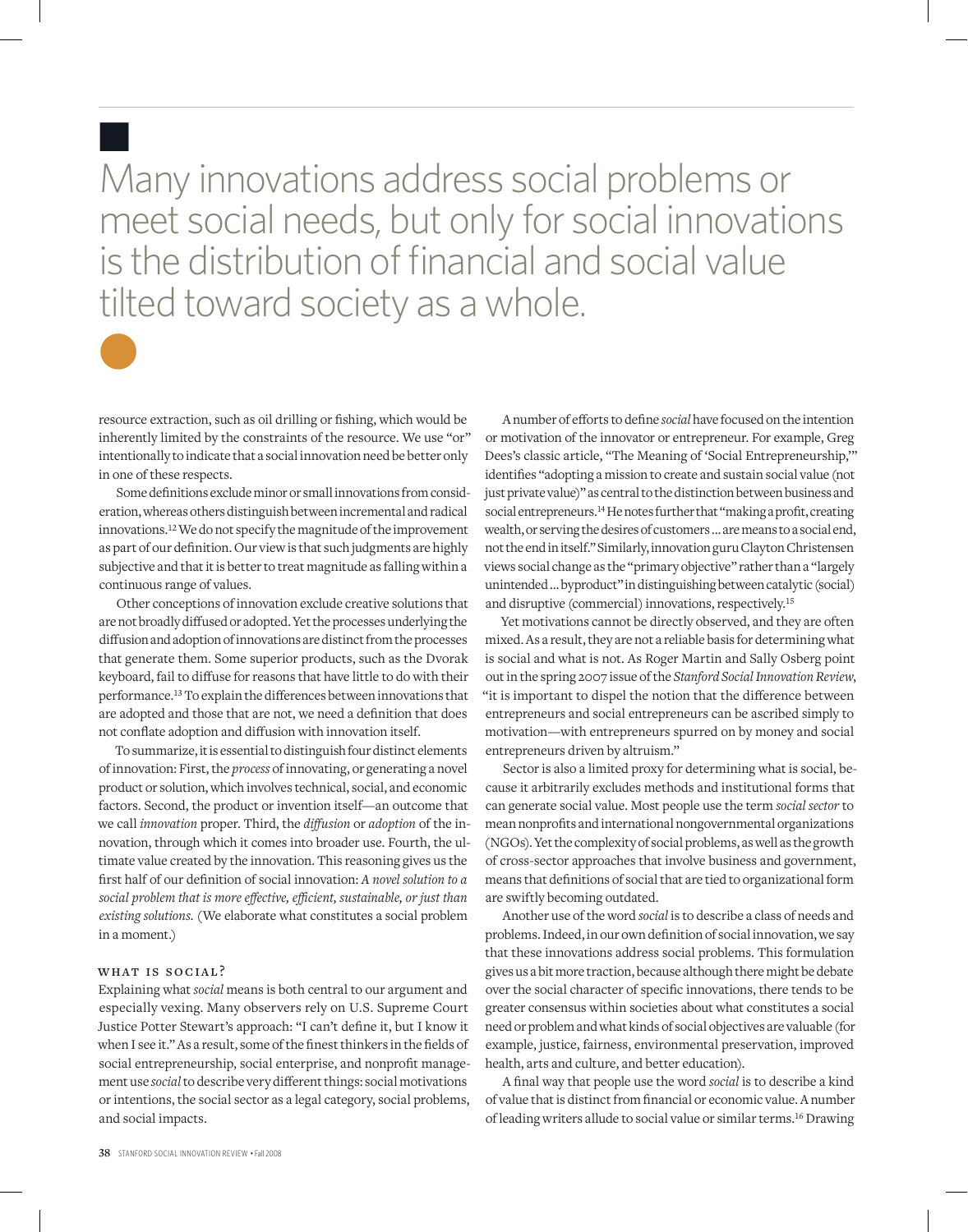on this work, we define social value as the creation of benefits or reductions of costs for society—through efforts to address social needs and problems—in ways that go beyond the private gains and general benefits of market activity. Because these benefits can involve the kinds of social objectives noted above, they may accrue both to disadvantaged or disenfranchised segments of society and to society as a whole.

Many innovations create benefits for society, primarily through increasing employment, productivity, and economic growth. Some even generate social value above and beyond their obvious economic impact. The computer dramatically enhanced individual productivity, learning, and creativity. The automobile promoted feelings of freedom and independence while uniting people who would otherwise rarely see each other. Pharmaceuticals save lives. Deodorant probably strengthens our social fabric. And so these products benefit not only individuals, but also society as a whole.

Yet that does not make these products social innovations. According to our definition, an innovation is truly social only if the balance is tilted toward social value—benefits to the public or to society as a whole—rather than private value—gains for entrepreneurs, investors, and ordinary (not disadvantaged) consumers. We want to differentiate social innovations from ordinary innovations because the world is already amply equipped to produce and disseminate ordinary innovations. It is only when markets fail—in the case of public goods—that social innovation becomes important as a way to meet needs that would not otherwise be met and to create value that would not otherwise be created.<sup>17</sup>

Let's return to the example of lifesaving drugs created by forprofit pharmaceutical companies. Although these innovations are socially valuable and even generate benefits for society beyond the gains for investors, inventors, and consumers, they are innovations that traditional market mechanisms produce and allocate relatively efficiently—except for the subset of the population that cannot afford them. To relieve this social problem, nonprofits such as the Institute for OneWorld Health have emerged to develop drugs for impoverished people, and companies like Merck & Co. have built public-private partnerships to donate drugs like Mectizan to patients in developing nations.

Many innovations tackle social problems or meet social needs, but only for social innovations is the distribution of financial and social value tilted toward society as a whole. This leads us to our complete definition of social innovation: *A novel solution to a social problem that is more effective, efficient, sustainable, or just than existing solutions and for which the value created accrues primarily to society as a whole rather than private individuals.* A social innovation can be a product, production process, or technology (much like innovation in general), but it can also be a principle, an idea, a piece of legislation, a social movement, an intervention, or some combination of them. Indeed, many of the best recognized social innovations, such as microfinance, are combinations of a number of these elements.

Consider the example of fair trade, which is often juxtaposed as a moral alternative to "free trade." Fair trade entails the certification and labeling of coffee, flowers, cotton, and other products. The umbrella organization, Fairtrade Labelling Organizations International (FLO), sets standards for fair pricing, humane labor conditions, direct

trade, democratic and transparent organizations, community development, and environmental sustainability. FLO and other fair-trade organizations not only promote these standards, but also enforce them by training and then independently certifying producers and traders. Finally, fair trade educates consumers about the benefits of buying certified fair-trade products.

What's novel about fair trade is that it works at so many links in the value chain—from farmers to salespeople to consumers. The model not only is novel, but it also creates tremendous social and environmental value by deploying a host of safeguards, including sustainable agricultural techniques, international certification and labeling, child labor prevention, and fair prices. Fair trade also generates significant economic value: Between 1999 and 2005, coffee farmers selling to the U.S. fair-trade market earned approximately \$75 million in additional income, finds TransFair USA. Reasonable and guaranteed wages release farmers from the trap of preharvest predatory lending, help them to afford better health care and better education for their children, improve their financial skills, and foster community solidarity. FLO estimates that in 2007 the fair-trade system directly benefited 1.5 million farmworkers in 58 developing countries in Africa, Asia, and Latin America.

#### mechanisms of social innovation

Social innovations are created, adopted, and diffused in the context of a particular period in history. Although our definition of social innovation transcends time, the mechanisms of social innovation the underlying sequence of interactions and events—change as a society and its institutions evolve. Therefore, the dynamics driving one of the most fruitful periods of social innovation in the United States—the Great Depression—differ from those driving contemporary social innovation. To understand social innovation fully, we must also examine the historical period.

The economic downturn of the 1930s, for example, had devastating effects nationally and internationally. International trade declined sharply, as did personal incomes, tax revenues, prices, and profits. Around the world, entire cities and whole regions wrestled with hunger, homelessness, joblessness, and disease.

These dramatic economic changes led to the rise of large social movements, which put pressure on governments to relieve citizens' suffering. In the United States, the federal government responded with the New Deal. Under the New Deal, the Works Progress Administration (WPA) created jobs for the unemployed; the Social Security Administration gave senior citizens, many of whom had little or no money, monthly stipends; and the Federal Deposit Insurance Corporation (FDIC) reassured rattled Americans that they could trust banks with their money. These social innovations were driven by a more expansive and direct role of government in solving social problems, and they took place amid a climate of suspicion and antagonism among the sectors.

In recent decades, the dominant trends shaping social innovations are much different. Upon taking office in 1981, President Ronald Reagan in his inaugural address assailed the notion that government could or should be the primary vehicle for solving social problems: "In this present crisis, government is not the solution to our problem; government is the problem." His administration then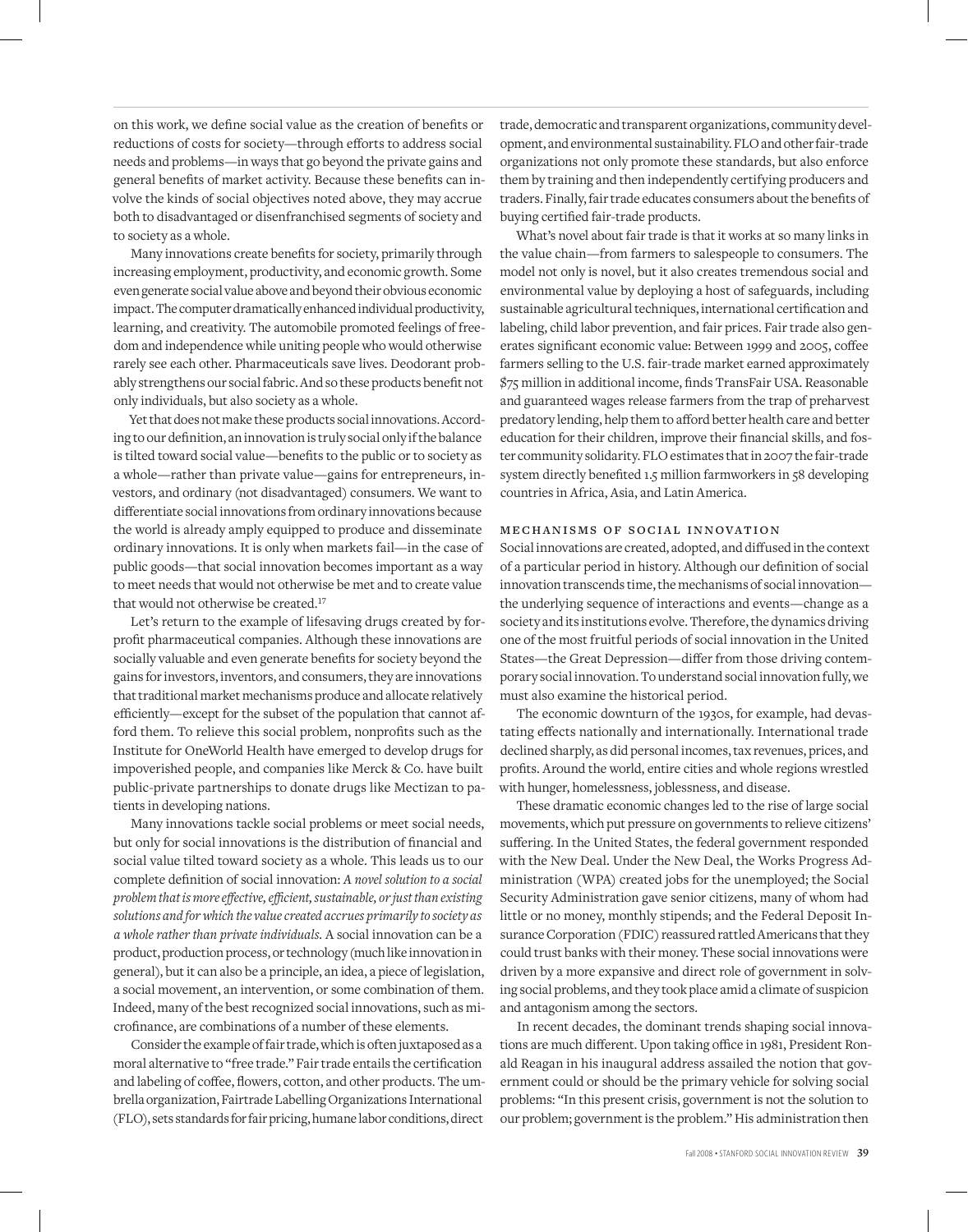proceeded to cut programs such as food stamps, Medicaid, and Aid to Families with Dependent Children (AFDC). It also deregulated broad sectors of the economy including the airline, trucking, and savings and loan industries.

The devolution of public services to the private and nonprofit sector continues today. Increasingly, for-profits and nonprofits run charter schools, deliver health care, operate nursing homes, and—like the WPA—move people off welfare and into work. Blackwater Worldwide, for example, provides military services, and Edison Schools Inc. provides education.

At the same time, pressure on the private sector to consider the social impact of its conduct has grown tremendously. The term corporate social responsibility (CSR) has been in wide use since the 1960s.

Yet it was not until the late 1980s when companies like the Body Shop, Ben & Jerry's, and Patagonia embraced an active vision of CSR that "regarded their businesses both as a vehicle to make money and as a means to improve society."<sup>18</sup> Many more companies have now accepted and even embraced this ambitious view of corporations' role in society.

Since the Reagan administration, nonprofits and government agencies have also changed greatly. The increased demand on nonprofits' services, coupled with the shrinking supply of public funding for nonprofits, has caused many organizations to pursue earned income through commercial ventures. Nonprofits and governments have also turned to business for techniques to operate more efficiently.

Over the past 30 years, nonprofits, governments, and businesses have developed a better appreciation of the complexity of global problems such as climate change and poverty. Many have also come to understand that these problems require sophisticated solutions. As a result, we increasingly see the three sectors joining forces to tackle the social problems that affect us all.

A host of factors have eroded the boundaries between the nonprofit, government, and business sectors. In the absence of these boundaries, ideas, values, roles, relationships, and capital now flow more freely between sectors. This cross-sector fertilization underlies three critical mechanisms of social innovation: exchanges of ideas and values, shifts in roles and relationships, and the integration of private capital with public and philanthropic support.

#### exchanging ideas and values

When nonprofits, businesses, and governments were relatively sequestered, their ideas likewise remained locked inside their sectors' walls. Nonprofits rarely discussed management or legislation. Businesses seldom sought solutions to social problems, and their contacts with government were often adversarial. And governments taxed and regulated business and handed off responsibility for many social ills to nonprofits.

In recent years, however, nonprofit and government leaders have looked to businesses to learn about management, entrepreneurship, performance measurement, and revenue generation. Government and business leaders have sought nonprofits' wisdom on social and environmental issues, grassroots organizing, philanthropy, and

## **Ten Recent Social Innovations**

**Charter Schools:** publicly funded primary or secondary schools that operate free from some of the regulations that typically apply to public schools. Administrators, teachers, and parents thus have the opportunity to develop innovative teaching methods.

**Community-Centered Planning**: a process that enlists the knowledge and resources of local residents to help craft appropriate solutions to local needs. Allowing people to create and implement their own plans for the community helps lead to sustainable development.

**Emissions Trading:** a pollution control program that uses economic incentives to reduce emissions. A cap is set on the total amount of a certain pollutant that can be emitted, and permits to pollute are issued to all participating businesses. Those with higher emissions can buy credits from businesses that have reduced their emissions. Over time the cap is reduced.

**>Fair Trade:** an organized movement that establishes high trade standards for coffee, chocolate, sugar, and other products. By certifying traders who pay producers a living wage and meet other social and environmental standards, the fair-trade movement improves farmers' lives and promotes environmental sustainability.

**Habitat Conservation Plans:** an agreement that creates economic incentives for wildlife conservation by allowing development in the habitat of an endangered species if the property owner protects endangered species in another location. The plans are managed by the U.S. Fish and Wildlife Service and the Environmental Protection Agency.

**Individual Development Accounts:** matched savings accounts that the working poor use to save for a college education, buying a home, setting up a business, and other productive activities. For every dollar the person saves, philanthropic, government, or corporate sponsors donate an average of \$2 to the account.

**International Labor Standards:** legally binding standards that protect workers' rights to freedom, equity, security, and human dignity. The standards were developed by the International Labour Organization, governments, employees, and workers, and are enforced by member countries.

**Microfinance:** financial institutions that provide services such as banking, lending, and insurance to the poor and disadvantaged who otherwise have no access to these services. By saving money, getting loans, and having insurance, the poor can improve their lives and even rise out of poverty.

**>Socially Responsible Investing:** an investment strategy that attempts to maximize both financial and social returns. Investors generally favor businesses and other organizations whose practices support environmental sustainability, human rights, and consumer protection.

**>Supported Employment:** programs that help disabled or otherwise disadvantaged workers find and retain good jobs. Services include job coaches, transportation, assistive technology, specialized job training, and individually tailored supervision.

**Join the discussion:** Go to www.ssireview.org and tell us what social innovations you think should be on the list.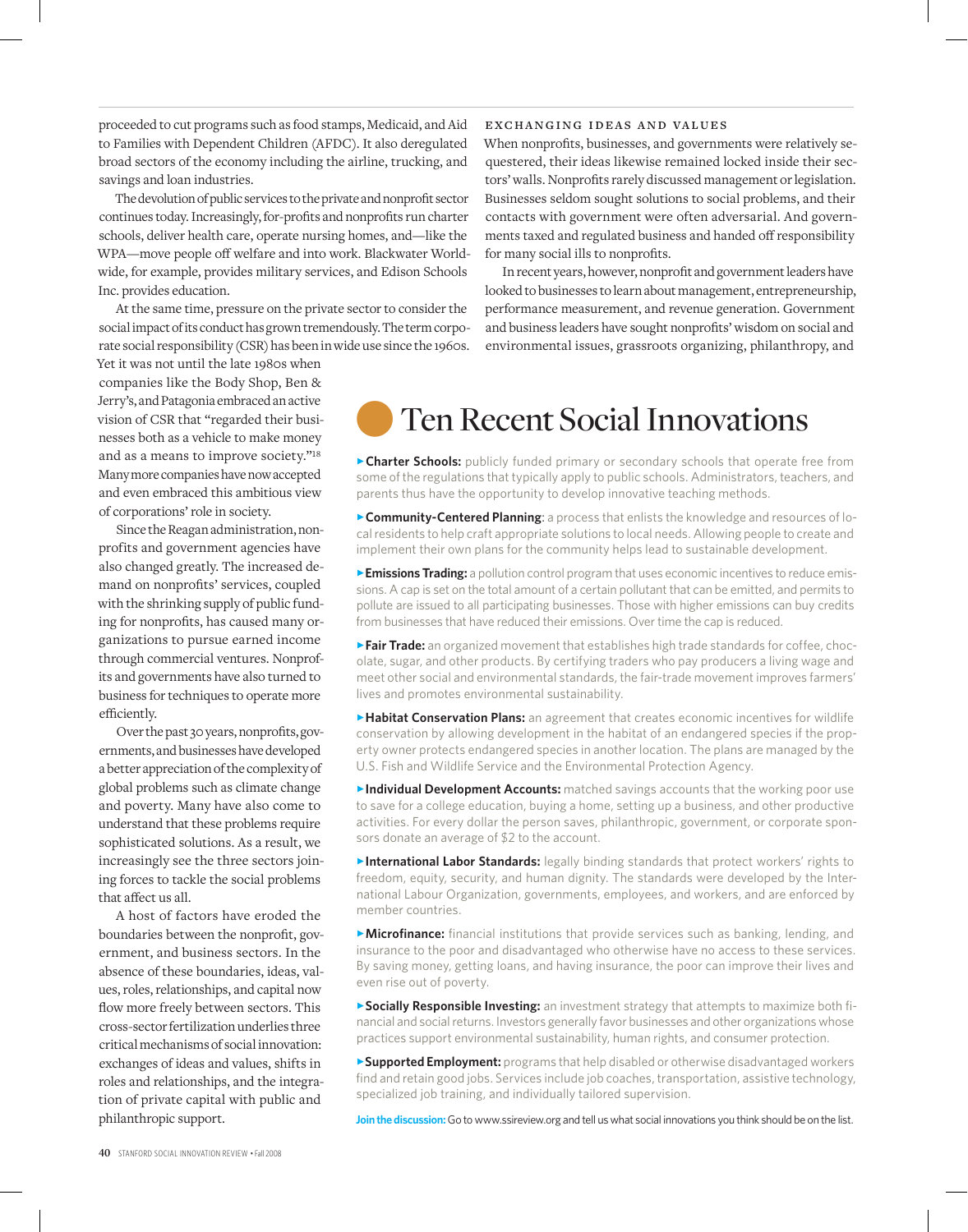advocacy. And business and nonprofit leaders have engaged with governments to shape public policy. As a consequence of this crosspollination, a host of social innovations have emerged.

Take socially responsible investing (SRI), for example. SRI simultaneously considers the social, environmental, and financial consequences of investments, applying the ethos of the nonprofit sector to the most purely financial of decisions: investment. An early example of SRI in the United States was the Quaker ban on investment in the slave trade in the 1750s. A more well-known instance of SRI took place in the 1980s, when many individual and institutional investors divested their holdings in companies doing business in South Africa to protest apartheid. Recent years have seen tremendous growth in the value and visibility of SRI assets. Between 1995 and 2005, SRI investments rose more than 258 percent, from \$639 billion to \$2.29 trillion, according to the Social Investment Forum. In the last two years, SRI assets surged more than 18 percent, whereas all investment assets under management edged up by less than 3 percent.

SRI takes three forms: investment screening (investing only in companies that meet certain social or environmental criteria); community investing (directing capital to underserved communities); and shareholder activism (trying to influence companies' social or environmental conduct through corporate governance procedures).<sup>19</sup>

Despite the uncertainty about the performance of SRI funds, the very phenomenon highlights the convergence between sectors, with individuals and institutions striving to effect social change through capital markets. Shareholder activism applies a time-honored technique for disciplining corporate executives who destroy shareholder value to discipline those who destroy social value.

Without the transfer of these core ideas and values, SRI would not exist, let alone have had the impact on corporate decision making that it has had. Through SRI, investors large and small have leveraged the power of the capital markets to force modern corporations to consider the social implications of their conduct, contributing to the growth of yet another social innovation—the emergence of CSR.

#### shifting roles and relationships

A second source of contemporary social innovations is the shifting roles and relationships between the three sectors. Businesses are leading the way on many social issues, working with governments and nonprofits as partners rather than as adversaries or supplicants. Similarly, nonprofits are partnering with businesses and governments in social endeavors. Meanwhile, governments have moved away from the antagonistic roles of regulator and taxer and toward the more collaborative roles of partner and supporter.

These shifts in roles and relationships are central to the effectiveness of a number of social innovations, such as emissions trading. Emissions trading is a market-based approach to reducing air pollution. Also called "cap and trade," emissions trading relies on all three sectors to work. First, a central authority—usually a government sets limits on how much pollution companies can generate. The central authority then issues credits that represent how much of a particular pollutant a company may emit. If the company needs to produce more pollutants, it can buy credits from another company. But if the company reduces its emissions, it can sell its credits to

other companies. By creating appropriate incentives and allowing voluntary exchanges among parties, emissions trading decentralizes choices about how, when, and where to reduce pollutants, ensuring that the most cost-effective reductions are made first.

For example, the U.S. Environmental Protection Agency (EPA) implemented emissions trading with the Clean Air Act of 1990. This innovation is widely credited with reducing the problem of acid rain in the northeastern United States, and it holds promise for application to greenhouse gases.<sup>20</sup>

Nonprofits support businesses and governments throughout the emissions-trading process. For example, NGOs provide technical assistance by measuring and verifying how much businesses are reducing their emissions. Similarly, the Carbon Disclosure Project (CDP) uses data about the carbon emissions of the world's largest companies to guide investment decisions. The CDP organizes institutional investors to request voluntary disclosure of carbon emissions data and informs shareholders and businesses about the business risks and opportunities presented by climate change and greenhouse gas emissions. Investment banks Merrill Lynch, Goldman Sachs, and HSBC are signatory investors in the CDP, with free access to all reported data from 3,000 of the world's largest companies.

Emissions trading requires nonprofits, businesses, and governments to assume new roles. Traditionally, government agencies established regulations and monitored businesses, businesses fought regulation and monitoring, and nonprofits acted as watchdogs, blowing the whistle on malfeasant businesses and lax government agencies. Now government, nonprofits, and businesses work together to improve the environment. In the absence of these new roles, emissions-trading systems would likely not have come into being. And without ongoing interaction between industry, government agencies, and environmental advocates in designing, monitoring, and refining specific programs, it is unlikely they would have achieved their desired objectives.<sup>21</sup>

#### INTEGRATING PRIVATE CAPITAL WITH PUBLIC and philanthropic support

Underserved and neglected segments of society are often unable to pay for basic goods such as health care, food, and housing. As a result, unfettered markets will not produce the goods and services these populations need. To fill these gaps in the market, governments and charitable organizations have paid for or subsidized these goods and services—in effect, giving alms. But with the melting of sector divisions, nonprofits, governments, and businesses are blending sources and models of funding to create sustainable, and sometimes even profitable, social innovations.

Many social innovations involve the creation of new business models that can meet the needs of underserved populations more efficiently, effectively, and if not profitably, at least sustainably. They do this by having lower cost structures and more efficient delivery channels, and often by blending market and nonmarket approaches, in particular by combining commercial revenue with public or philanthropic financial support. These hybrid business models involve trade-offs and are rife with tensions, but they do overcome many of the limitations purely commercial or charitable organizations face when attacking social problems and needs.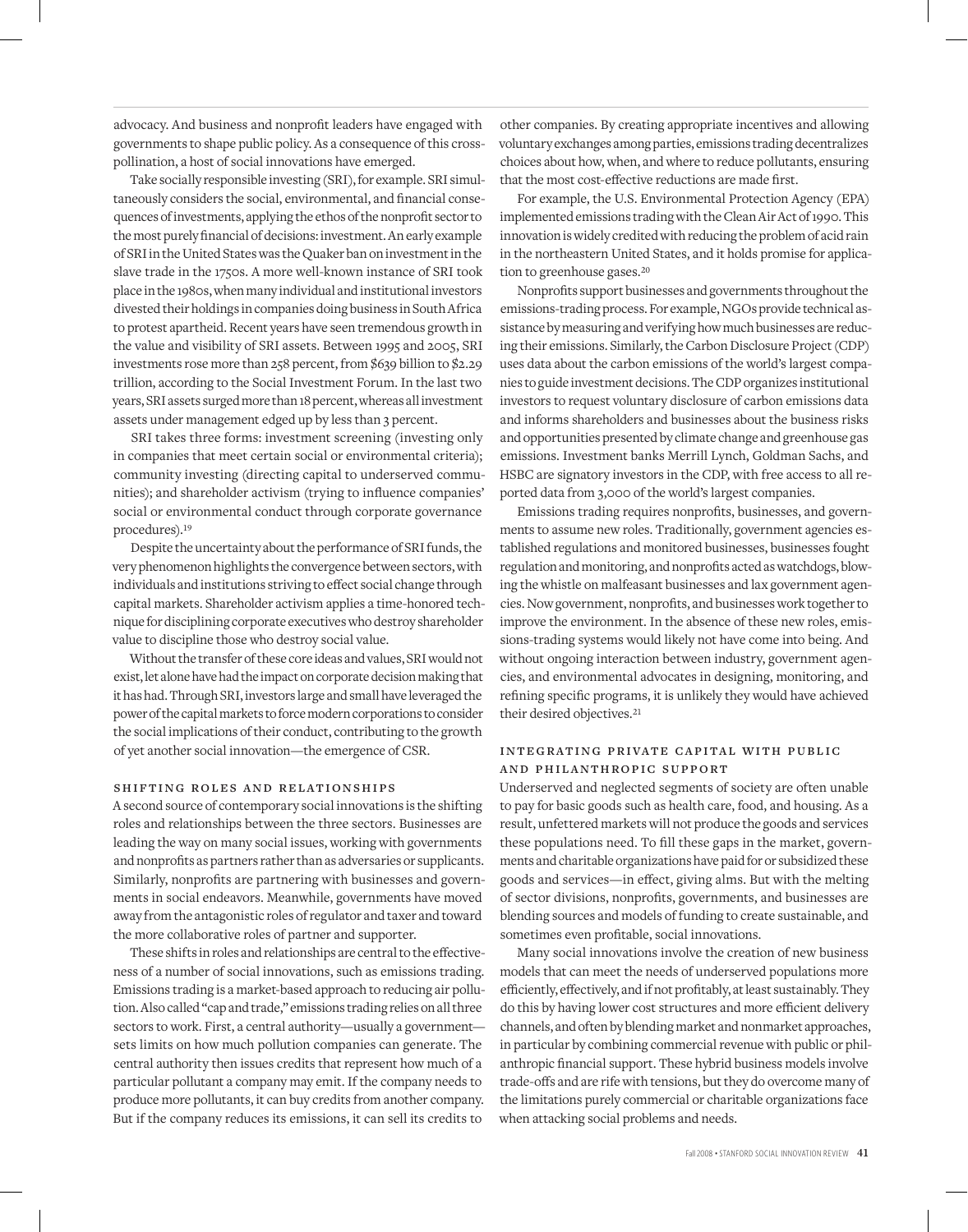In principle, many people accept the trend of dissolving sector boundaries; in practice, however, they continue to toil in silos. Even within sectors, communities are fragmented by roles.

In the mid-1990s, for example, an innovative community development finance organization named Self-Help embarked on an aggressive campaign to provide low-income, often minority families in North Carolina greater access to homeownership. The organization did this through a creative model that increased the availability of capital to local banks. In the process, Self-Help pioneered the secondary market for mortgage-backed securities based on loans to low-income households.

n

l

The model works like this: Self-Help buys the mortgages that commercial banks make to low- and moderate-income borrowers. Self-Help then repackages the loans and sells them to the Federal National Mortgage Association—also known as Fannie Mae. To work around Fannie Mae's underwriting constraints, Self-Help assumes the risk of default on the bundled loans. With the funds from Fannie Mae, Self-Help can purchase even more loans from commercial banks, thereby giving these commercial banks additional funds to make loans to underserved communities. Self-Help draws on its deep knowledge of lower-income households to help its commercial partners design mortgages that meet clients' needs.

In 1998, the Ford Foundation committed \$50 million to expand Self-Help's program nationally. By mitigating the risk to for-profit banks and demonstrating the creditworthiness of low-income borrowers, Ford's \$50 million grant became more than \$2 billion in affordable mortgages by 2003. Fannie Mae subsequently committed to repurchasing \$2.5 billion more in loans from Self-Help through 2008. This solution to the problem of low homeownership among poor and minority communities is a market-based solution created by cross-sector partnerships. The program got off the ground because of a relatively small infusion of philanthropic capital. This grant in turn enabled the funds to flow between commercial banks, a nonprofit community development agency, a federally chartered but publicly traded for-profit financial institution, and ultimately, private investors.

Admittedly, the subprime mortgage crisis casts a shadow over this social innovation. But a closer examination of the crisis reveals that the problem lies not in the innovation itself, but in its overzealous commercialization—a kind of social innovation gone wild. Self-Help founder Martin Eakes is furious about these subprime loans' exploitative features, including excessive fees, high initial rates, exploding

adjustable interest rates, and penalties for paying the loan off early. (For an interview with Eakes, see the *Stanford Social Innovation Review*, summer 2008.) He notes that Self-Help and other responsible lenders use more consumer-friendly practices such as 30-year fixed rates, required down payments, no prepayment penalties, and close, fair scrutiny of loan applicants.<sup>22</sup>

#### implications of social innovation

Our conception of social innovation has implications for thought leaders, policymakers, funders, and practitioners. It captures not only the ends to which agents of social change aspire, but also the full range of means through which we can attain those ends. The fields of social entrepreneurship and social enterprise examine only a subset of paths—specifically, the creation of new and typically nonprofit ventures. Yet large, established nonprofits and government institutions also produce significant social change, as do the businesses that increasingly contribute their resources to building a more just and prosperous society. People creating social change, as well as those who fund and support them, must look beyond the limited categories of social entrepreneurship and social enterprise. In fact, this broadening of scope echoes Ashoka founder Bill Drayton's claim that "everyone is a changemaker." <sup>23</sup>

If thought leaders are going to generate the kind of knowledge that can truly support the development of social innovation, our conceptions of the phenomenon need to be clearer, more precise, and more consistent. One of the most critical implications of this paper is that we need to recognize that the processes through which social innovations emerge, diffuse, and succeed (or fail) need to be seen as distinct rather than conflated with our definitions of social innovation, social entrepreneurship, or social enterprise.

Finally, we believe the most important implication is the importance of recognizing the fundamental role of cross-sector dynamics: exchanging ideas and values, shifting roles and relationships, and blending public, philanthropic, and private resources. In principle, many people accept the trend of dissolving sector boundaries; in practice, however, they continue to toil in silos. Sector-based professional networks such as Business for Social Responsibility and the National Council of Nonprofit Associations still dominate. Even within sectors, communities are fragmented by roles. In the nonprofit